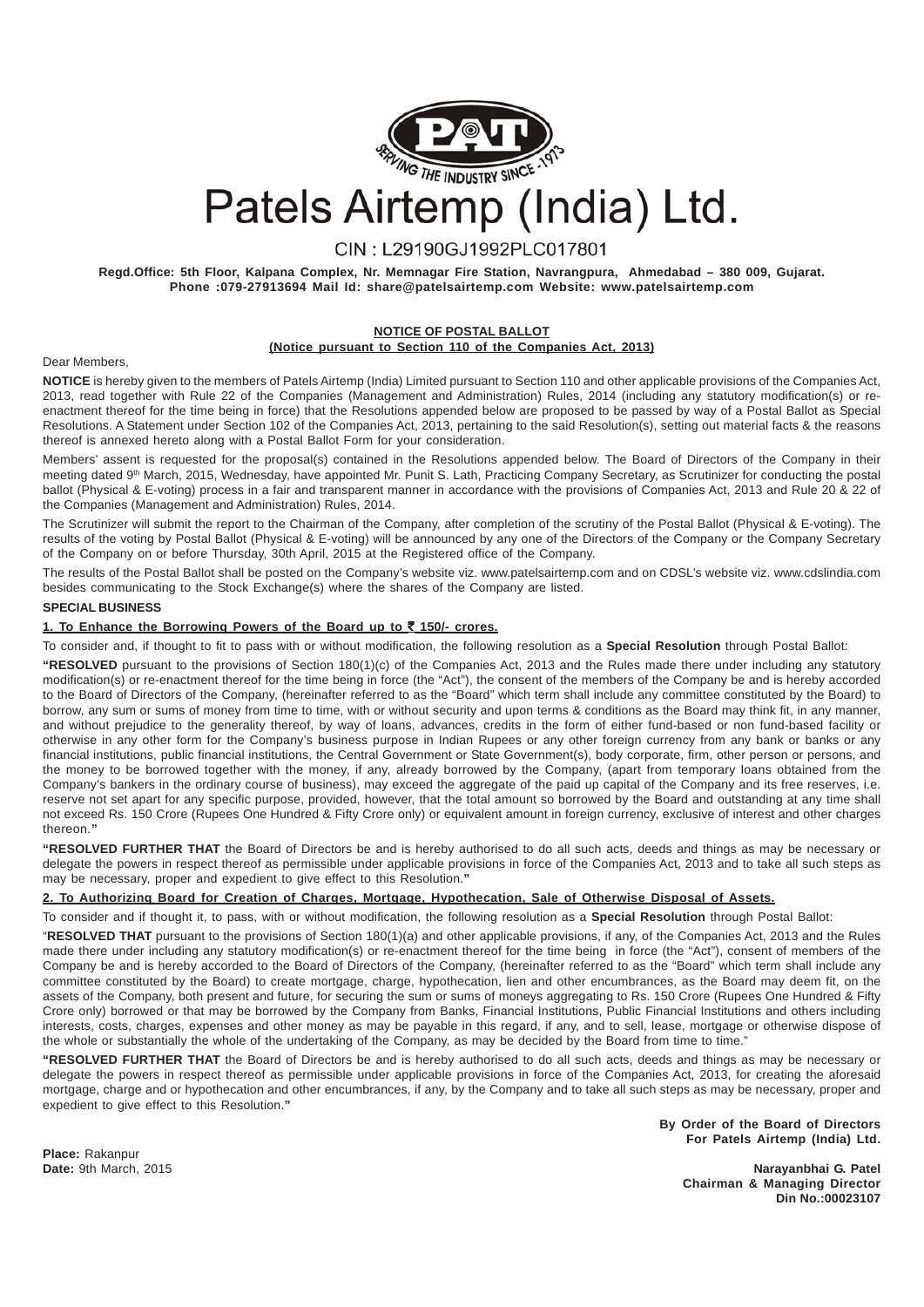#### **NOTES:**

- 1. Pursuant to the provisions of Section 110 and all other applicable provisions, if any, of the act and clause 35B of the Listing Agreement, assent/ dissent of the members in respect of the Resolution(s) contained in the Notice dated 9<sup>th</sup> March, 2015 is being taken through Postal ballot. 2. The Explanatory Statement pursuant to Section 102 of the Companies Act, 2013 setting out the material facts is appended to the Notice.
- 3. The Board of Directors at its meeting held on 9th March, 2015 appointed Mr. Punit S. Lath, Practicing Company Secretary, as the Scrutinizer to receive and scrutinize the Postal Ballot papers from the Members and for conducting the Postal Ballot in a fair and transparent manner. The Postal Ballot Form and the self addressed envelope are enclosed for the use of the members.
- 4. The Postal Ballot Notice is being sent to the members / beneficiaries, whose names appear in the Register of Members / Record of Depositories as on Friday 13th March, 2015 and voting rights shall be reckoned on the paid up value of shares registered in the name of the member as on the same date. Postal Ballot Notice is being sent electronically to all the members whose e-mail IDs are registered with the Company / Depository Participants(s). In respect of others, these documents are being sent by permitted mode. In case a Member is desirous of obtaining Postal Ballot in printed form or a duplicate one, the Member may write to the Company or send an e-mail to share@patelsairtemp.com by mentioning their Folio /DP ID and Client ID No. or send / submit the same by post at the registered address of the Company 5th Floor, Kalpana Complex, Nr. Memnagar Fire Station, Navrangpura, Ahmedabad : 380 009.
- 5. Kindly note that the Members can opt for only one mode of voting i.e. either by post or e-voting. If the Members opt for e-voting, then they should not vote by post and vice versa. However, in case Members cast their vote both by postal ballot and e-voting, then voting done through e-voting shall prevail and voting done by post will be treated as invalid.
- 6. All documents referred to in this Postal Ballot Notice and Explanatory Statement setting out material facts and other statutory registers are open for inspection by the Members at the Registered Office of the Company between 2.00 p.m. and 4.00 p.m. on all working days except Saturdays, Sundays and national holidays, from the date hereof up to 24<sup>th</sup> April, 2015.
- 7. Members are requested to carefully read the notes printed herein and instructions printed on the backside of the Form, before exercising their vote.
- 8. Members who intend to cast their vote by postal ballot should return the Form duly completed in the attached Envelope so as to reach the Scrutinizer on or before 24<sup>th</sup> April, 2015.
- 9. The Scrutinizer will submit his report to the Chairman of the Company after completion of the scrutiny and the results of Postal Ballot will be announced on or before 30th April, 2015 at the Registered Office of the Company. The results of the Postal Ballot will be hosted on the Company's website for information of the Members, besides being communicated to the stock exchanges on which the shares of the Company are listed.
- 10. The date of declaration of the results of Postal Ballot shall be considered to be the date of passing of the Resolutions for the purpose of compliance, in terms of the provisions of the Companies Act, 2013.
- 11. The Scrutinizer's decision on the validity of the Postal Ballot shall be final.
- 12. The instructions for members for voting electronically are as under:-

## **A. The instructions for shareholders voting electronically are as under:**

- (i) The voting period begins on Thursday, 26th March, 2015 from 9.00 a.m. (IST) and ends on Friday, 24th April, 2015 at 05.00p.m. (IST). During this period shareholders' of the Company, holding shares either in physical form or in dematerialized form, as on the cut-off date (record date) of 13th March, 2015, may cast their vote electronically. The e-voting module shall be disabled by CDSL for voting thereafter.
- (ii) The shareholders should log on to the e-voting website www.evotingindia.com.
- (iii) Click on "Shareholders" tab to cast your votes.
- (iv) After that Now Enter your User ID
	- a) For CDSL: 16 digits beneficiary ID,
	- b) For NSDL: 8 Character DP ID followed by 8 Digits Client ID,
	- c) Members holding shares in Physical Form should enter Folio Number registered with the Company.
- (v) Next enter the Image Verification as displayed and Click on Login. If you are holding shares in demat form and had logged on to www.evotingindia.com and voted on an earlier voting of any company, then your existing password is to be used.
- (vi) If you are first time user follow the steps given below:-

#### **For Members holding shares in Demat Form and Physical Form**

|                                   | For Members holding Shares in Demat Form and Physical Form                                                                                                                                                                                                                                                                                                                         |                                                                                                                                                                                                                                                                                        |  |
|-----------------------------------|------------------------------------------------------------------------------------------------------------------------------------------------------------------------------------------------------------------------------------------------------------------------------------------------------------------------------------------------------------------------------------|----------------------------------------------------------------------------------------------------------------------------------------------------------------------------------------------------------------------------------------------------------------------------------------|--|
| <b>PAN</b>                        |                                                                                                                                                                                                                                                                                                                                                                                    | Enter your 10 digit alpha-numeric *PAN issued by Income Tax Department (Applicable for bothdemat shareholders as well as<br>physical shareholders)                                                                                                                                     |  |
|                                   | (A)                                                                                                                                                                                                                                                                                                                                                                                | Members who have not updated their PAN with company/Depository Participant are requested to use the first two letters of<br>their name and the 8 digits of the sequence number (refer serial no. printed on the name and address sticker/Postal Ballot<br>Form/mail) in the PAN Field. |  |
|                                   | B)                                                                                                                                                                                                                                                                                                                                                                                 | In case the folio no is less than 8 digits enter the applicable number of 0's before the number after the first two characters<br>of the name in CAPITAL letters. Eq. If your name is Ramesh Kumar with sequence number 1 then enter RA00000001 in the<br>PAN field.                   |  |
| <b>DOB</b>                        | Enter the Date of Birth as recorded in your demat account or in the company records for the saiddemat account or folio in dd/mm/<br>yyyy format. If the correct information is not registered with the Depositories / Company, please do not enter any value in this Field.                                                                                                        |                                                                                                                                                                                                                                                                                        |  |
| <b>Dividend Bank</b><br>Details # | Enter the Dividend Bank Details as recorded in your demat account or in the company records for the said demat account or folio.<br>Please enter the DOB or Dividend Bank Details in order to login. If the details are not recorded with the depository or company<br>please enter the member id/folio number in the Dividend Bank details field as mentioned in instruction (iv) |                                                                                                                                                                                                                                                                                        |  |

\* This is mandatory field to be entered.

# Please enter the DOB or Dividend bank details in order to login.

- (vii) After entering these details appropriately, click on "SUBMIT" tab.
	- (viii) Members holding shares in physical form will then directly reach the Company selection screen. However, members holding shares in demat form will now reach 'Password Creation' menu wherein they are required to mandatorily enter their login password in the new password held. Kindly note that this password is to be also used by the demat holders for voting for resolutions of any other company on which they are eligible to vote, provided that company opts for e-voting through CDSL platform. It is strongly recommended not to share your password with any other person and take utmost care to keep your password confidential.

(ix) For Members holding shares in physical form, the details can be used only for e-voting on the resolutions contained in this Notice.